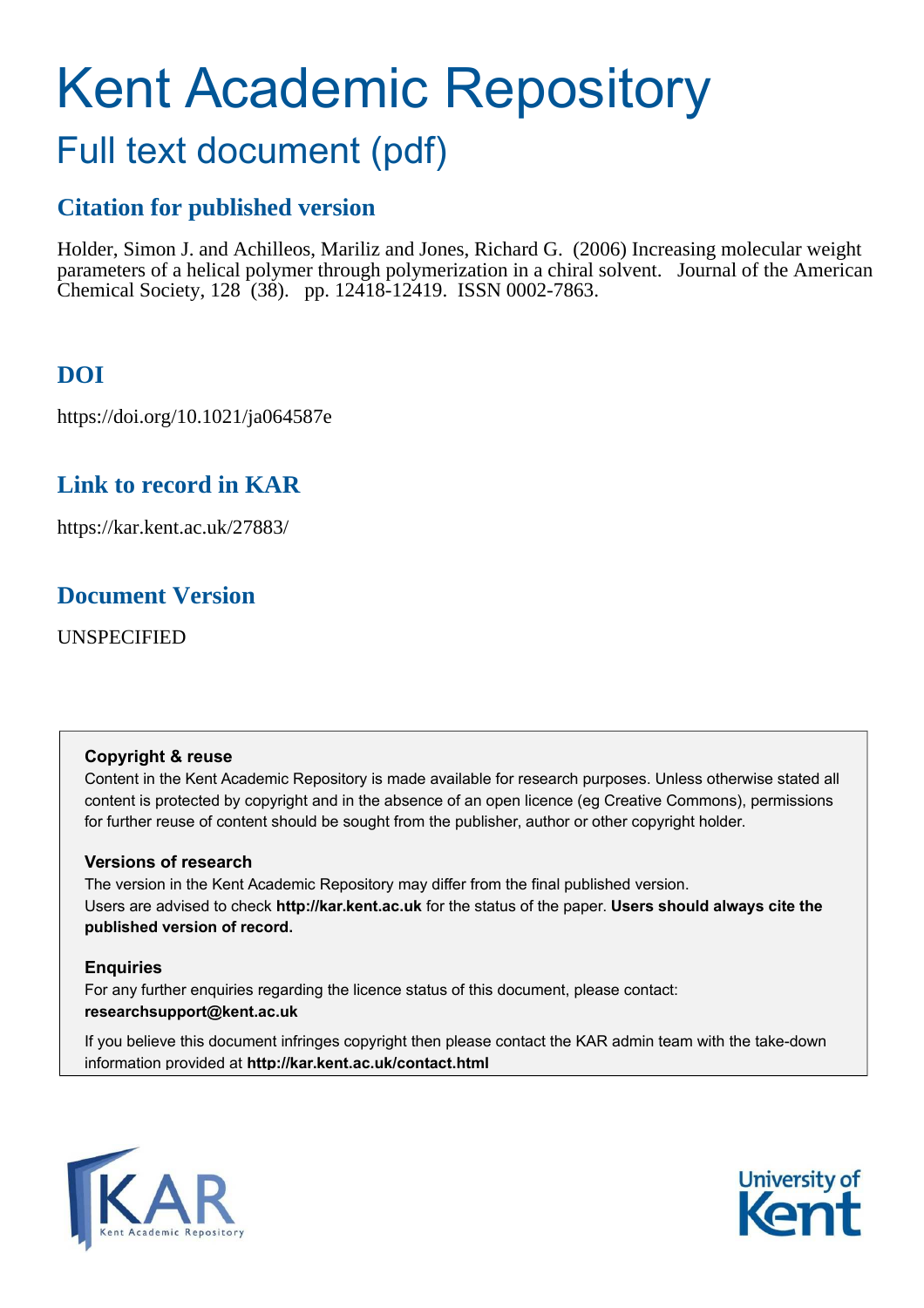

Published on Web 09/01/2006

#### **Increasing Molecular Weight Parameters of a Helical Polymer through Polymerization in a Chiral Solvent**

Simon J. Holder,\* Mariliz Achilleos, and Richard G. Jones

*Functional Materials Group, School of Physical Sciences, University of Kent, Canterbury, Kent CT2 7NH, United Kingdom*

Received June 28, 2006; E-mail: S.J.Holder@kent.ac.uk

In this communication, we demonstrate that polymerization in a chiral solvent can affect the molecular weight (MW) distribution of the product by perturbing the balance of helical screw senses of the growing chains. Specifically, for the Wurtz-type synthesis of polymethylphenylsilane (PMPS) in either (*R*) or (*S*)-limonene, the weight-average MW of the product was twice that of PMPS synthesized in (*R/S*)-limonene.

To date, chiral solvents in polymer syntheses have largely been used to influence the tacticity of the polymer.<sup>1</sup> However, a number of polymers adopt helical conformations with alternating *P-* and *M-*screw sense segments of varying lengths. In solution, these are in dynamic equilibrium. Both forms are chiral and optically active, but as there is no enantiomeric excess of either, the polymer solutions are optically inactive.<sup>2</sup> An imbalance, and hence optical activity, can be induced in this distribution by the incorporation of chiral groups as substituents or constituents of the chain or by the influence of external agents such as complexing molecules or chiral solvents.<sup>3,4</sup> Manipulation of the enantiomeric balance by chiral solvation during a polymerization process has not been investigated to date.

Polysilanes are most commonly synthesized by the Wurtz-type reductive-coupling of the corresponding dichloro-diorganosilane using Na metal in a high boiling solvent such as toluene (Figure 1a).<sup>5</sup> Despite having the appearance of a step-growth polymerization, it has been shown to be predominantly a chain reaction. The vast majority of polysilanes adopt helical conformations in solution.<sup>6</sup> Using PMPS as a model system, it has been demonstrated that the balance of helical screw senses is the main determinant of the chain growth polymerization mechanism, $<sup>7</sup>$  the termination of chain growth</sup> at temperatures higher than 60 °C being consequent on a helical reversal (see Figure 1b) reaching the Na surface. A back-biting reaction then ensues, a low MW cyclosilane is eliminated, the polymer chain detaches from the surface and growth ceases. These processes give rise to an intermediate MW fraction  $(I_p)$ . Alternatively, adjacent reversals that are further from the sodium surface can meet and mutually annihilate. When helical reversals annihilate within a chain, the probability of continued chain growth is enhanced, ultimately giving rise to a high MW fraction  $(H_p)$ .

On the basis of the foregoing, it is reasonable to expect that the propagation and termination processes should be directly affected by perturbing the distribution of helical screw senses (and hence helical reversals) by employing a chiral solvent for the polymerization. It has been previously demonstrated for PMPS that dissolution in a chiral solvent induces an enantiomeric excess of one screw sense.<sup>8</sup> Chiral solvents are expensive and generally unavailable in the quantities needed even for small-to-medium scale polymerizations. However, one exception is limonene, which is suitably inert, is readily available in both enantiomeric forms, and is relatively inexpensive. Thus, polymerizations of dichloromethylphenylsilane (DCMPS) were performed in both (*R*) and (*S*)



**Figure 1.** (a) Standard Wurtz-type synthesis of polymethylphenylsilane, and (b) representation of *P* and *M* helices in the growing polymer chain.

**Table 1.** Average Yields, Molecular Weights, and Polydispersity Indices from the Synthesis of PMPS in Optically Active and Inactive Limonene at Various Temperatures

| temp./ $\degree$ C | limonene solvent | yield/% | $M_{n}$ | Mw     | $M_{\rm w}/M_{\rm n}$ |
|--------------------|------------------|---------|---------|--------|-----------------------|
| 70                 | active           | 16      | 1610    | 24 100 | 15.5                  |
| 70                 | inactive         | 17      | 1600    | 22 000 | 14.3                  |
| 80                 | active           | 25      | 1400    | 50 000 | 37.0                  |
| 80                 | inactive         | 25      | 1100    | 40 800 | 37.0                  |
| 90                 | active           | 24      | 1700    | 80 000 | 50.2                  |
| 90                 | inactive         | 17      | 1700    | 39 200 | 22.9                  |
|                    |                  |         |         |        |                       |

enantiomers of limonene and in racemic mixtures of the two enantiomers at 23, 40, 60, 70, 80, and 90 °C. The standard procedure involved reacting a sodium sand with DCMPS in limonene ((*S*)-  $(-)$ ,  $(R)$ – $(+)$  or  $(S/R)$ – $(\pm)$ ) under dry N<sub>2(g)</sub> for 2 h. Quenching of the reactions was achieved by the slow addition of ethanol. The polymerizations were repeated  $4-6$  times in the optically inactive and 4-8 times in the optically active solvents at each temperature. The data given in Table 1 are averages of these results (full MW parameters for all polymeric products can be found in the Supporting Information, Tables SI  $1-5$ ).<sup>9</sup> The product mixtures were characterized using size-exclusion chromatography and the average MW parameters for the polymerizations conducted at 70, 80, and 90 °C are given in Table  $1.^{10,11}$ 

Comparison of the paired (active/inactive) molecular weight parameters of products of the reactions show that as the temperature is raised, higher MW products are favored by conducting the reaction in optically active limonene. More revealing of this trend is the changed profile of the MW distributions over the same temperature range (Figure 2).

Although little difference is observed for the paired products at 70 °C, the MW of the product prepared in optically active limonene is more than twice that obtained in racemic limonene at 90 °C, and this is seen to arise from a redistribution of the intermediate MW fraction  $(I_p)$  to the high MW fraction  $(H_p)$ . At 70 °C, the proportions of  $H_p$  and  $I_p$  are essentially the same regardless of the optical activity of the limonene. At 90 °C, as evidenced in Figure